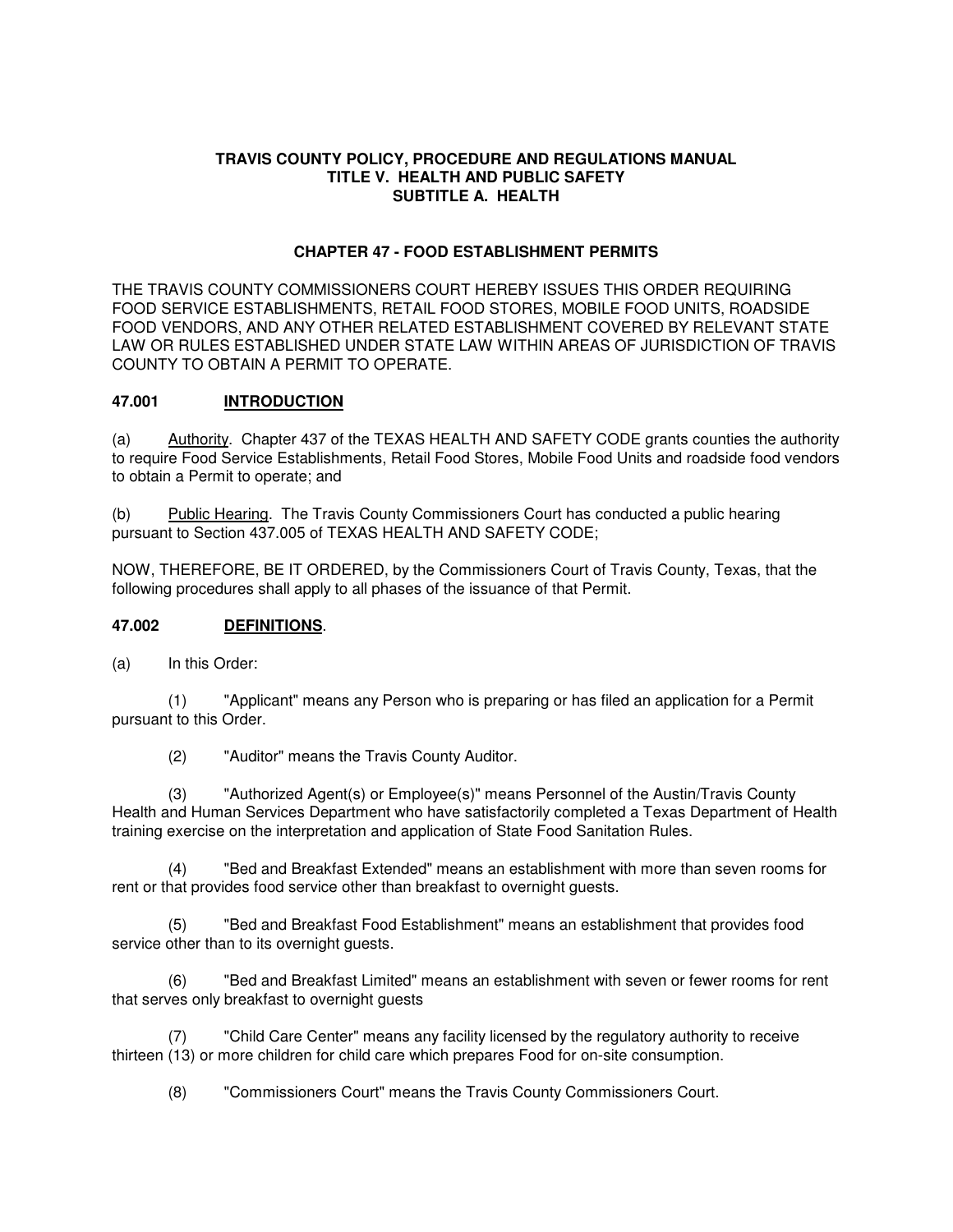(9) "County" means Travis County, Texas.

 (10) "Director" means the Director of the Austin/Travis County Health and Human Services Department or the Director's Authorized Agent(s) or Employee(s).

 (11) "Food" means any raw, cooked, or processed edible substance, ice, beverage or ingredient used or intended for use or for sale, in whole or in part, for human consumption, or chewing gum.

(12) "Food Establishment" means an operation that:

 A. stores, prepares, packages, serves, or otherwise provides Food for human consumption (such as a Food Service Establishment, Retail Food Store, satellite or catered feeding location; catering operation, if the operation provides Food directly to a consumer or to a conveyance used to transport people; market;remote catered operations; conveyance used to transport people; institution; or food bank), and

 B. that relinquishes possession of Food to a consumer directly or indirectly through a delivery services such as home delivery of grocery orders or restaurant takeout orders, or delivery services that is provided by common carriers; and

C. includes the following, whether consumption is on or off the premises and regardless of whether there is a charge for the Food: an element of the operation such as a transportation vehicle or a central preparation facility that supplies a vending location or satellite feeding location unless the vending or feeding location is Permitted by the regulatory authority; a restaurant; a grocery store; and operation that is conducted in a mobile, roadside, stationary, temporary, or permanent facility or location; Child Care Center; group residence; outfitter operations; Bed and Breakfast Extended and Bed and Breakfast Food Establishments; and

 D. does not include the following: an establishment that offers only prepackaged Foods that are not potentially hazardous; a produce stand that only offers whole, uncut fresh fruits and vegetables; a Food processing plant; a kitchen in a private home if only Food that is not potentially hazardous is prepared for sale or service at a function, such as a religious or charitable organization's bake sale; a Bed and Breakfast Limited Facility as defined in this Order; or a private home.

 (13) "Food Laws" means the state laws and rules adopted under state law governing Food Outlets including Chapter 431, TEXAS HEALTH AND SAFETY CODE and regulations of the Texas Department of Health, 25 TEX. ADMN. CODE, Sections 229.161 -.171 and 229.173 - .175, also known as the "Texas Food Establishment Rules."

 (14) "Food Outlet" represents all establishments collectively included under state law and the rules adopted under state law to which this Order applies.

 (15) "Food Service Establishment" means a Food Establishment where Food is prepared and intended for individual portion service, and includes the site at which individual portions are provided. The term does not include private homes where Food is prepared or served for individual family consumption, Retail Food Stores, the locations of Food vending machines, or mobile Food vending operations.

 (16) "Health Authority"means the Travis County Health Authority designated by the Commissioners Court or the Health Authority's designee.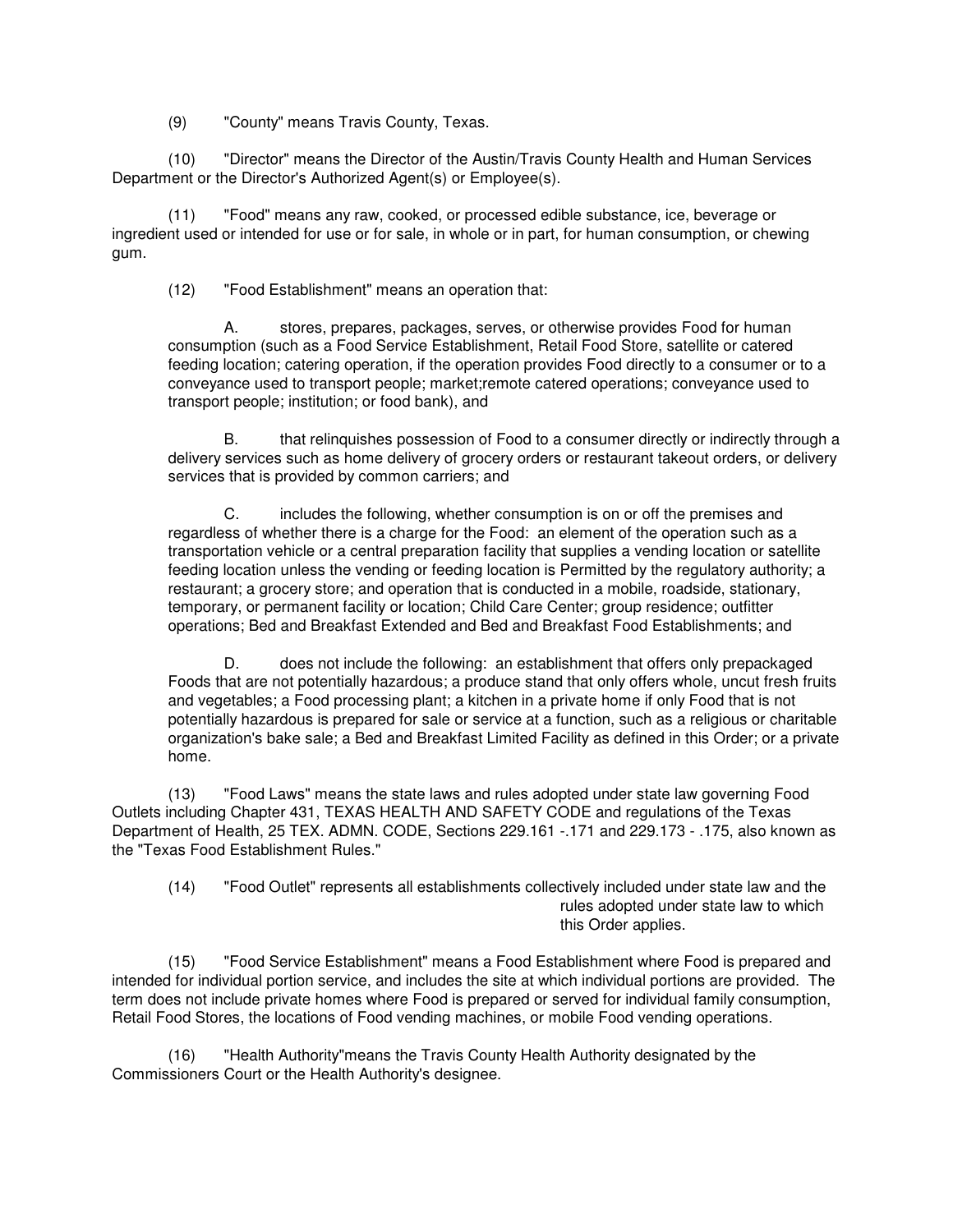(17) "Mobile Food Unit" means a vehicle-mounted Food Establishment designed to be readily moveable.

(18) "Mobile Food Vendor"means a Person who:

 A. Travels by any conveyance or walks from place to place transporting Food and offering the same for consumption with or without charge;

 B. Without traveling from place to place, offers Food for consumption with or without charge from any conveyance; or

 C. Solicits orders and as a separate transaction makes deliveries of Food products to purchasers.

(19) "Permit" means authority to operate a Food Outlet pursuant to this Order.

(20) "Permittee" means a Person to whom a Permit has been issued under this Order.

 (21) "Person" means any individual, trustee, partnership, association, corporation, government subdivision or agency, or other legal entity.

 (22) "Restricted Mobile Food Vendor" means a Mobile Food Vendor offering only prepackaged Food.

 (23) "Retail Food Store" means any Food Establishment or section of an establishment where Food and Food products are offered to the consumer and intended for off-premises consumption. The term includes delicatessens that offer prepared Food in bulk quantities only. The term does not include establishments which handle only prepackaged, non-potentially hazardous Foods; roadside markets that offer only fresh fruits and fresh vegetables for sale; Food Service Establishments; farmers markets; mobile Food vending operations; or the location of Food vending machines.

 (24) "Temporary Food Establishment" means a Food Establishment that operates at a fixed location for a period of time of not more than fourteen (14) consecutive days in conjunction with a single event or celebration.

 (25) "Unrestricted Mobile Food Vendor" means a Mobile Food Vendor offering Food that is packaged or prepared on the mobile unit, including the slicing or peeling of fruits and vegetables.

# **47.003 AUTHORITY**

This Order is adopted by the Commissioners Court acting in its capacity as the governing body of the County. The County adopts this Order under the authority of Chapter 437, TEXAS HEALTH AND SAFETY CODE, relating to the authority of counties to enforce state law and rules adopted under state law concerning Food Service Establishments, Retail Food Stores, Mobile Food Units, roadside Food vendors and other establishment covered by Food Laws.

## **47.004 PURPOSE**

The purpose of this Order is to enforce state law and rules adopted under state law in order to protect the public health, safety, and welfare by requiring Food Outlets to obtain a Permit from the County to operate. This Order is not intended to establish standards for the operation of Food Service Establishments, Retail Food Stores, Mobile Food Units or roadside Food vendors.

## **47.005 AREA OF JURISDICTION**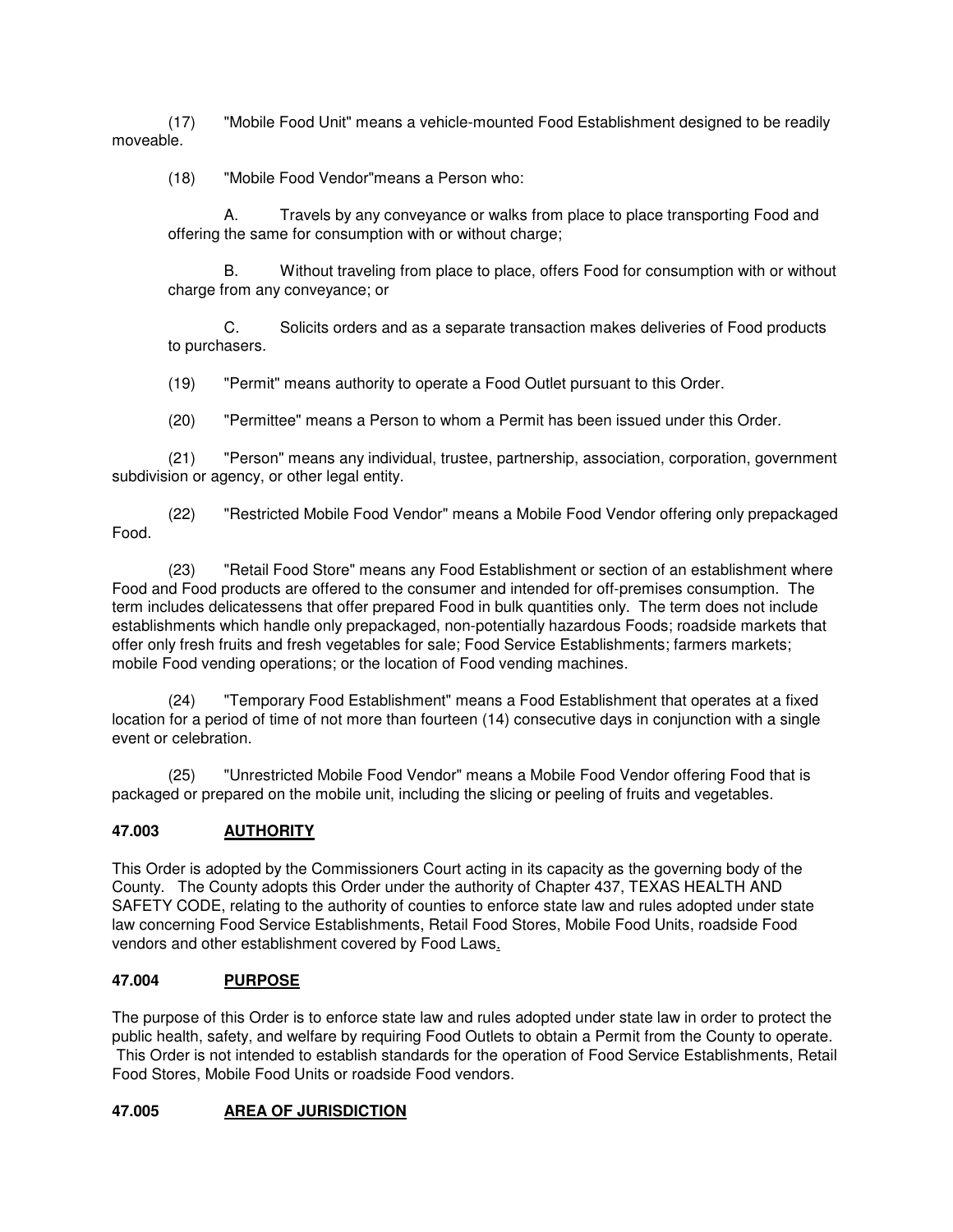(a) Applicability. This Order shall apply to all of the areas of the County (including areas in the extraterritorial jurisdiction of a municipality) except for the areas within the boundaries of the incorporated cities and towns of the County.

## **47.006 EFFECTIVE DATE**

All provisions of this Order shall become effective upon adoption by the Commissioners Court.

## **47.007 MISCELLANEOUS PROVISIONS**

(a) Construction. This Order shall be construed liberally to accomplish its purpose.

(b) Interpretation. The Commissioners Court shall resolve any question regarding any interpretation of this Order.

(c) Precedents. To the extent of any conflict between this Order and a State law, or a rule adopted under a State law, the State law or rule adopted under a State law prevails.

(d) Conflict With the ALCOHOLIC BEVERAGE CODE. The extent of any conflict between this Order and the provisions of the ALCOHOLIC BEVERAGE CODE, the provisions of the ALCOHOLIC BEVERAGE CODE and the rules of the Alcoholic Beverage Commission shall control and prevail. No standard may be adopted under this Order that is more stringent than or that would have the effect of modifying a provision of or a standard imposed under the ALCOHOLIC BEVERAGE CODE or a rule of the Alcoholic Beverage Commission. No regulation under this Order may impose stricter standards on the premises or businesses having a license or Permit under the ALCOHOLIC BEVERAGE CODE than are imposed on similar premises or businesses that do not have such a license or Permit.

(e) Severability. If any provision of this Order, or the application thereof to any Person or circumstances, is held invalid, validity of the remainder of this Order and the application thereof shall not be affected.

# **47.008 EXEMPTIONS FROM COMPLIANCE WITH THIS ORDER**

(a) Non-Profit Organizations. This Order does not apply to a non-profit organization operating a Food Outlet. This Order does not in any way impact the application of Food Laws to a Food Outlet operated by a non-profit organization.

(b) Proof of Non-Profit. Any organization claiming an exemption from this Order under Section 47.008(a) shall provide the Director with all information deemed necessary by the Director to determine whether the organization is a non-profit organization.

(c) Definition of Non-Profit. Non-profit organizations include any private, nonprofit, tax-exempt corporation under Section 501(c)(3), INTERNAL REVENUE CODE of 1986 [26 U.S.C. Section 501(c)(3)].

(d) Certain Bed and Breakfast Establishments.

 (1) Bed and Breakfast Limited ("BBL"). Except as provided by Section 47.008(d)(3), a BBL is not a Food Service Establishment for purposes of this Order. An owner or manager of a BBL shall successfully complete a food manager's certification course accredited by the Texas Department of Health.

 $(2)$  Bed and Breakfast Extended ("BBE"). Except as provided by Section 47.008(d)(3), a BBE is a Food Service Establishment for purposes of this Order, but may not be required to meet all criteria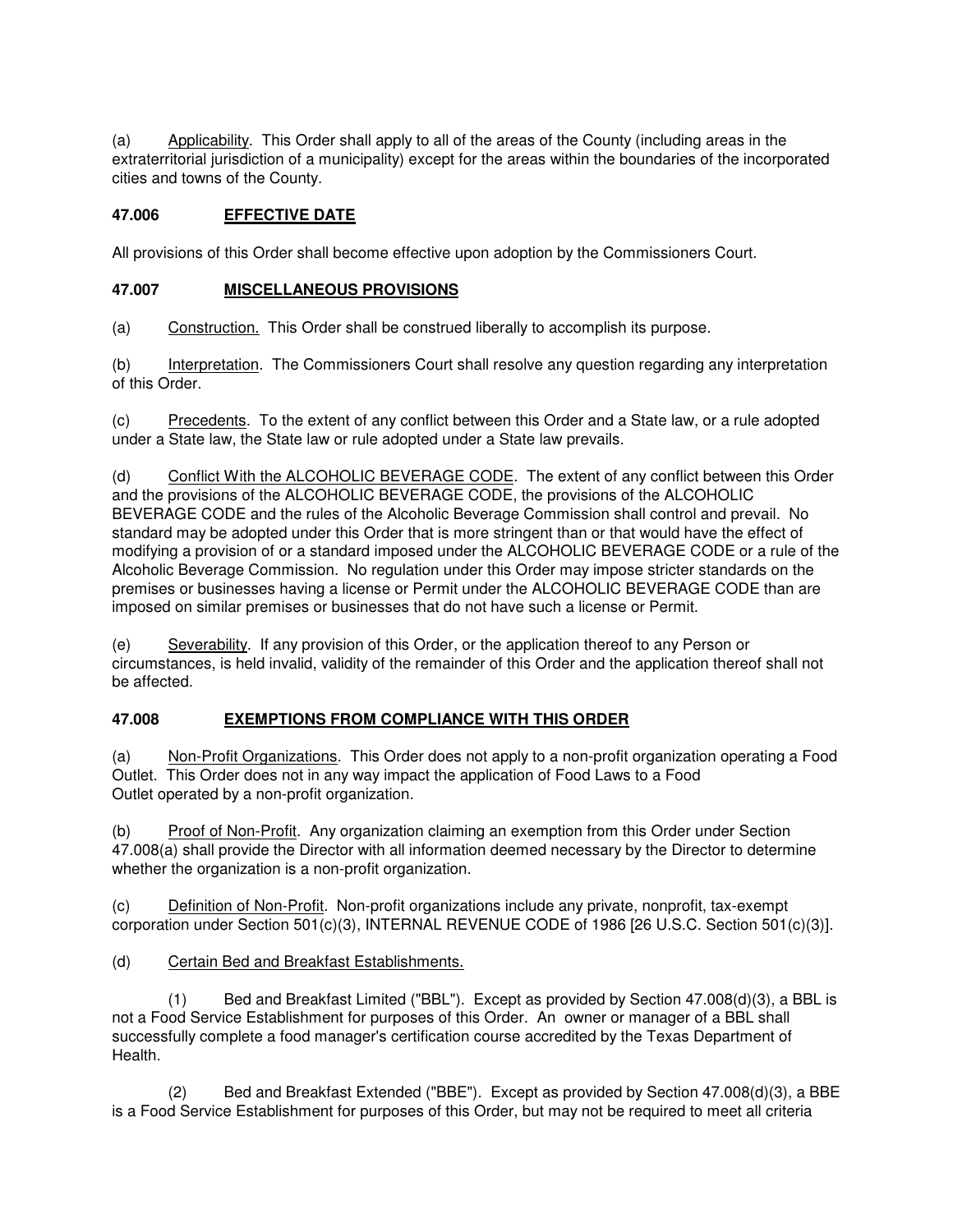applicable to a larger Food Service Establishment such as a restaurant. A BBE must meet the specific requirements outlined in Section 229.174 of the Texas Food Establishment Rules (relating to BBE Establishments).

 (3) Bed and Breakfast Food Establishment ("BBFE"). A BBFE is a Food Service Establishment for purposes of this Order and is subject to all rules and regulations applicable to a Food Service Establishment.

# **47.009 NOTICE PROCEDURES**

(a) Method of Notice. Any notice or notification required or Permitted to be given pursuant to this Order by one party to the other shall be in writing and shall be given and deemed to have been given immediately if delivered personally to the last known address of the party to whom notice is given, or on the third day following mailing if placed in the United States Mail, by certified or registered mail, return receipt required, postage pre-paid, addressed to the last known address of the party to whom notice is given.

(b) Content of Notification by Director. In any notification required or Permitted to be given by the Director under this Order, the Director shall state, as applicable in each situation, the nature of the relief sought, the location or unit for which relief is sought, the date, time, and place of the hearing, the legal authority and jurisdiction under which the relief is sought, a reference to the particular sections of the statutes, rules and/or Sections of this Order involved, and any additional information the Director may consider necessary.

(c) Copy of Notice. The Director shall retain a copy of any notice and/or notification required or Permitted by this Order in the Director's files.

# **47.010 FEES FOR PERMITS**

(a) Schedule of Fees. To defray the reasonable costs of administering this Order, the Director shall require fees to be paid in accordance with this Order and a separate schedule established from time to time by the Commissioners Court. Unless otherwise provided, fees collected under this Order shall be deposited to the credit of a special fund of the County.

(b) Special Fund. All fees collected shall be deposited with the County Treasurer in a special fund of the County. Funds deposited in this special fund may only be expended for the expenses related to the issuance of Permits and inspections required by this Order.

(c) Collection of Fees.

 (1) Except as provided in Section 47.010(c)(2) of this Order, the Director shall accept all applications and collect all fees set by the Commissioners Court.

 (2) The Director shall not require the payment of any fees for an application for a Permit or renewal Permit from the 15th day of January each year until the audited statement required in Section 47.015 is filed with the Texas Department of Health.

# **47.011 SINGLE PERMIT PER LOCATION**.

Under this Order, the Director shall not require any Food Outlet to obtain more than one Permit for a single location or a single unit.

# **47.012 PERMIT RENEWAL**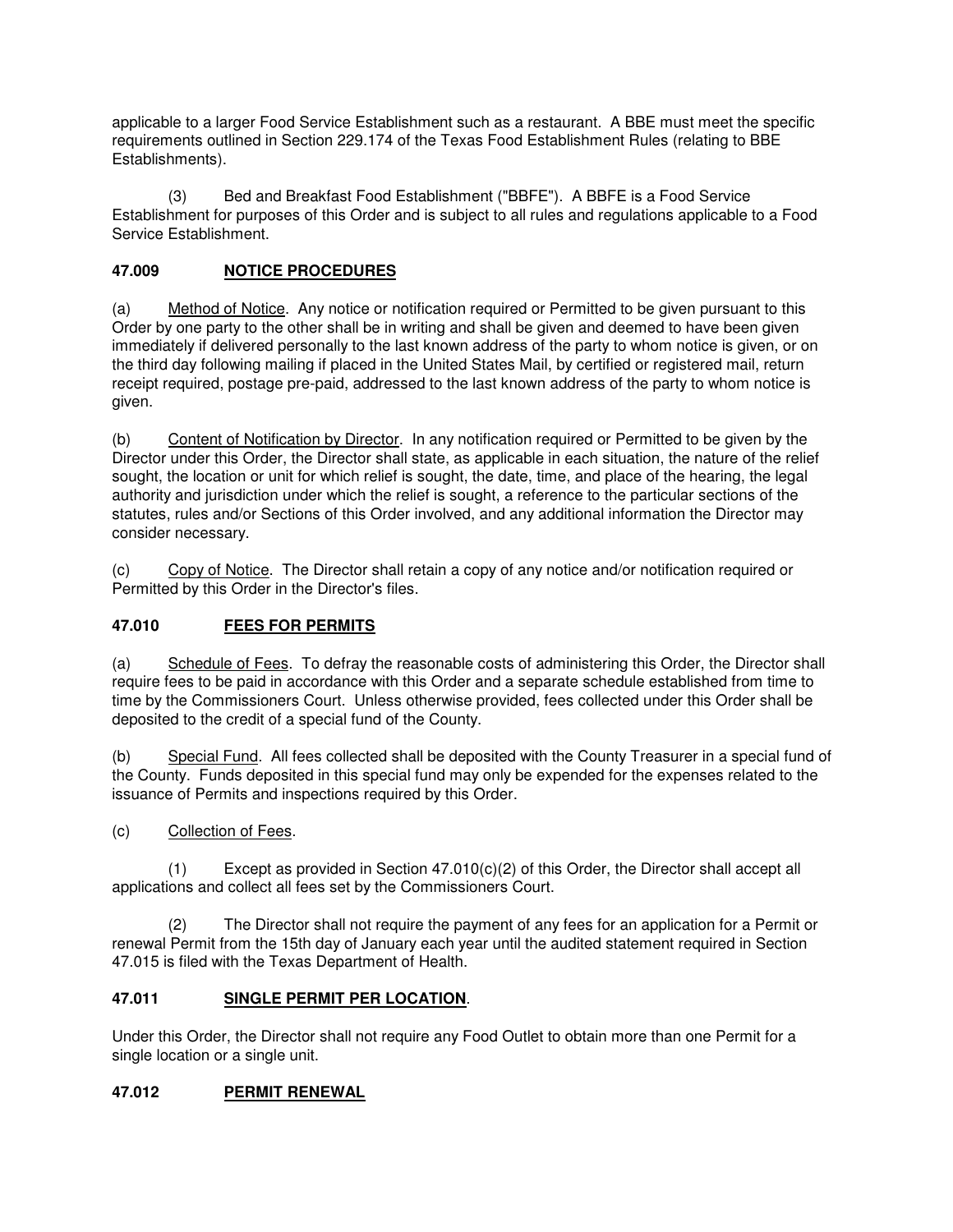(a) Expiration. The Permit for any Food Outlet except a Temporary Food Establishment [see Section 47.012(c) for Temporary Food Establishments] shall expire one year from the day on which the Permit is issued.

(b) Renewal. An Applicant may renew a valid, subsisting Permit for these Food Outlets issued under this Order on or before the date on which the Permit expires.

(c) Temporary Food Establishments. Permits for temporary Food Service Establishments shall not be renewed, but shall expire on the date specified on the Permit. Permits for temporary Food Service Establishments shall not be renewed.

## **47.013 TRANSFER OF PERMITS**

A Permit shall not be transferred from one Person to another; from one location to another; or from one unit to another. Any Permit transferred, or attempted to be transferred, is no longer a valid Permit as of the date of transfer or attempted transfer.

## **47.014 DUTIES AND POWERS OF DIRECTOR**

(a) Designated Permitting Authority. The Director (including his/her designated representative(s)) is designated by the Commissioners Court to be the Permitting Authority for this Order and the authority in the County to enforce Food Laws and thus has the duty, and necessary powers, to administer and enforce this Order and Food Laws within the limits of the applicable statutes and laws.

(b) Duties and Powers. The Permitting Authority shall have the following duties and necessary concomitant powers:

 (1) To enforce this Order and to make appropriate recommendations to proper County authorities when instances of noncompliance with this Order have been determined.

(2) To make inspections of Food Outlets.

 (3) To provide the Commissioners Court any information concerning this Order and its implementation which may be requested by the Commissioners Court.

 (4) To perform all other duties necessary to meet the requirements of this Order and the Food Laws.

## **47.015 AUDITED STATEMENT**

(a) Annual Statement. The Auditor is designated by the Commissioners Court to be the authority to file an audited statement under this Order and thus has the duty, and necessary powers to prepare an audited statement detailing the receipt and expenditures of funds and fund balances under this Order during the prior fiscal year of County and to file this audited statement with the Texas Department of Health with a copy to the Director and the Commissioners Court on or before the 15th day of January each year.

(b) Failure to Timely File. If the statement is not timely filed, the County may not require the payment of a fee for issuing or renewing a Permit until the statement is filed.

# **47.016 PERMIT REQUIRED**

(a) Commencement of Operations. A Person shall not commence operations of or operate a Food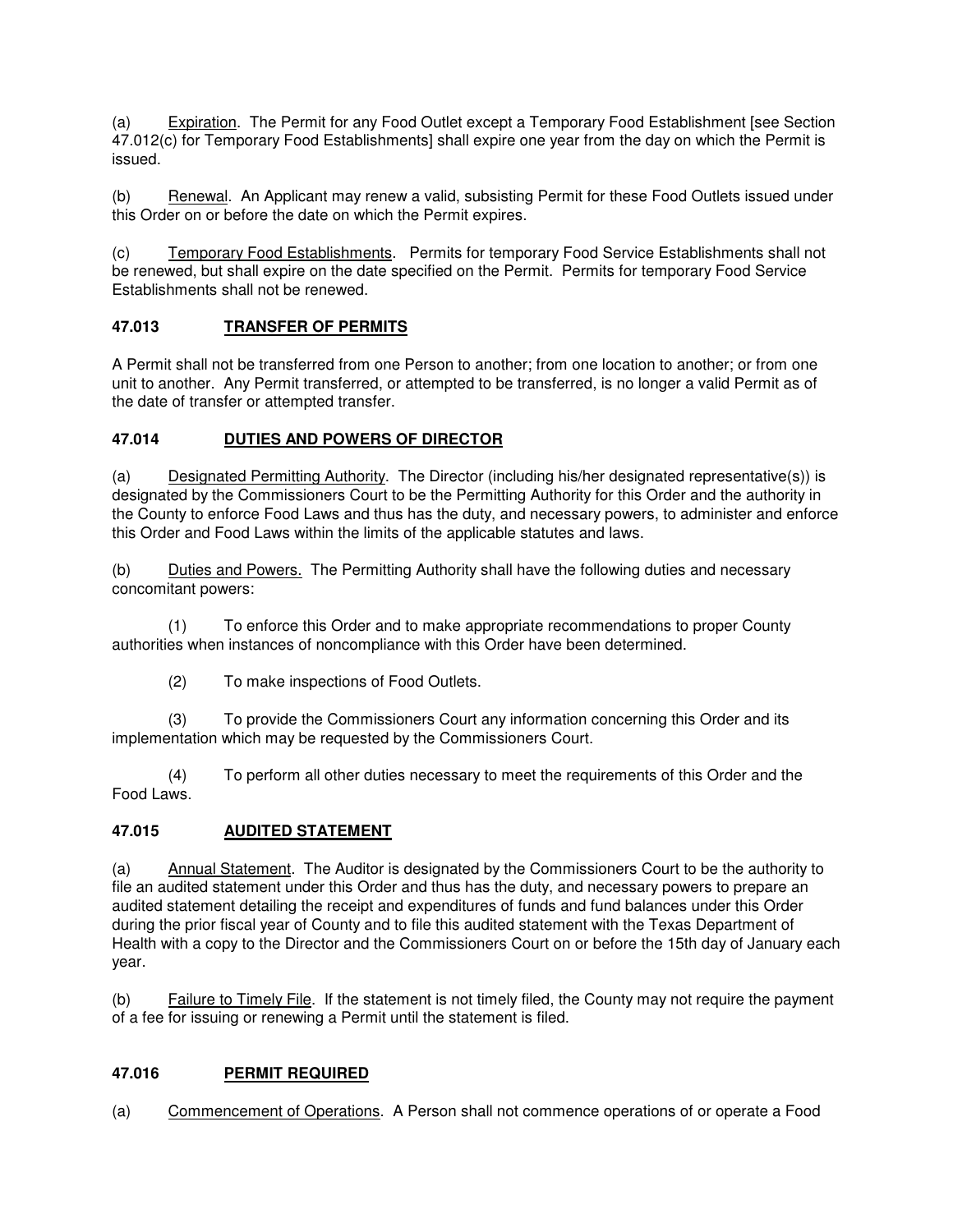Outlet or as a Mobile Food Vendor within the County unless that Person has a valid, subsisting Permit issued pursuant to this Order.

(b) Compliance With Food Laws. A Person granted a Permit shall continue to comply with all Food Laws as long as that Person operates a Food Outlet. Only a Person who complies with the Food Laws is entitled to receive and retain a Permit. If the County finds on inspection that an Applicant is not in compliance with Food Laws, the County may reinspect the Applicant at a later date to determine if the Applicant is in compliance.

(c) Posting Permit. A Person shall post a valid, subsisting Permit in plain view in or on all Food Outlets or mobile Food vending units regulated by this Order.

# **47.017 PLANS AND SPECIFICATIONS**

(a) Requirement for Plan Review. When a Person plans to construct or extensively remodel a Food Outlet or convert an existing structure to a Food Outlet, or for any other reason makes application for a Permit under this Order, other than a Renewal Permit, that Person shall submit properly prepared plans and specifications to the Director for review before construction, remodeling, conversion, or operation begins. If the plans and specifications are in compliance with Food Laws, the Director shall approve them and give Applicant a Statement of Plan Approval signed by the Director.

(b) Requirement for Plan Approval. A Person shall not operate a Food Outlet unless the construction, remodeling, or conversion is completed in accordance with plans and specifications approved by the Director.

(c) Content of Plans and Specifications. The plans and specifications of the Food preparation, storage, and sales areas shall indicate the proposed layout, equipment arrangement, mechanical plans and construction materials of work areas, and the type and model of proposed fixed equipment and facilities.

# **47.018 PERMIT AND RENEWAL APPLICATION PROCESS**

(a) Information Required on Permit and Renewal Application. Applications for Permits and renewal Permits to operate Food Outlets or mobile Food vending operations shall be made in writing to the Director on a form prescribed by the Director and shall, along with such other information the Director may require, contain the following information:

 (1) The name, mailing address, residential street address, and business street address of the Applicant.

- (2) The name of the proposed, or existing, Food Outlet or operation.
- (3) The street address of the proposed, or existing, Food Outlet, if any.
- (4) The type of proposed, or existing, Food Outlet.
- (5) The number of employees of the proposed, or existing, Food Outlet.

 (6) If the Applicant is a partnership, the name, mailing address, residential street address, and business street address for each member of the partnership; and

 (7) If the Applicant is a corporation, the name, mailing address, residential street address, and business street address of each officer and director of the corporation and the name and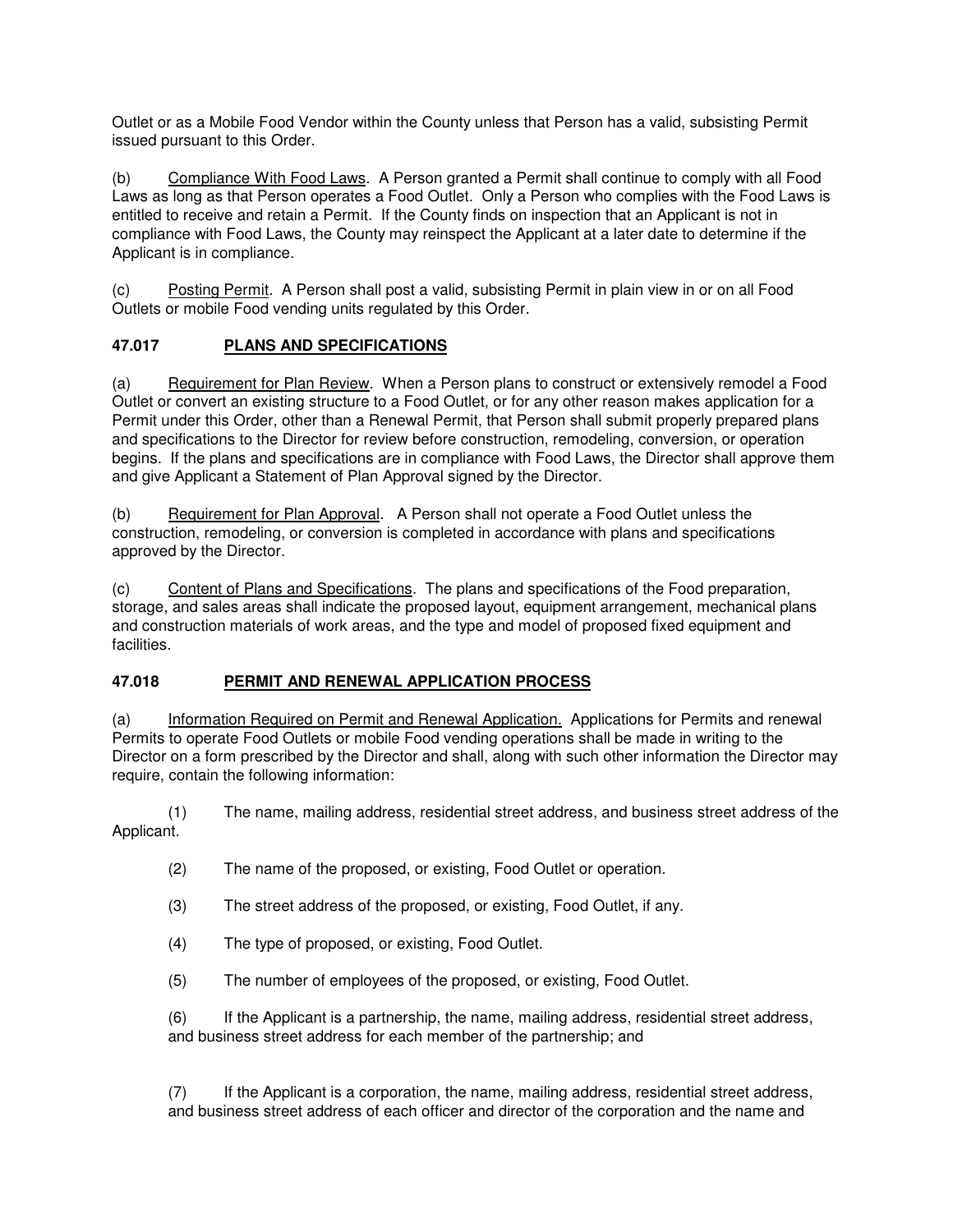address for service of process on the registered agent of the corporation.

(b) Documents Required With Permit and Renewal Application. The Applicant shall attach the following documents to its application:

(1) If an assumed name is used, a date-stamped copy of the Certificate of Assumed Name;

 (2) If the Applicant is a general partnership, a copy of the fully executed partnership agreement;

 (3) If the Applicant is a limited partnership, a date-stamped copy of the Certificate of Limited Partnership;

 (4) If the Applicant is a corporation, a date-stamped copy of the Articles of Incorporation filed with the Secretary of State and a certified copy of the corporate resolution authorizing the corporation to file an application pursuant to this Order and designating the officer authorized to execute the application; and

 (5) For applications other than Renewals, the original Statement of Plan Approval signed by the Director or one (1) copy of plans and specifications of the Food preparation, storage and sales areas of the proposed, or existing, Food Outlet that indicate the layout, equipment arrangement, mechanical plans and construction materials of work areas, and the type and model of proposed fixed equipment and facilities.

(c) Acknowledgement Required on Permit and Renewal Application. The application shall contain the following statements:

 (1) "All of the information contained in this application is true and correct to the best of the Applicant's knowledge and belief."

 (2) "Applicant acknowledges that the Permit applied for shall be subject to all provisions of the orders and ordinances of Travis County and shall be subject to all provisions of the codes and statutes and all rules adopted under the codes and statutes of the State of Texas governing Food Service Establishments, Retail Food Stores, Mobile Food Units and roadside Food vendors."

(d) Signature Required.Applications for Permit and renewal Permit shall be signed by the Applicant (if the Applicant is a partnership, by a general partner on behalf of the partnership and, if the Applicant is a corporation, by the officer of the corporation designated to execute the application on behalf of the corporation).

(e) Payment of Fee. The Applicant shall pay the fees required under this Order when an application for Permit or renewal Permit is submitted.

# **47.019 PROCEDURE FOR DIRECTOR'S APPROVAL**

(a) Review of Application. Prior to approval of any application for a Permit, or renewal Permit, the Director shall review the application and supporting documents to determine if they are in compliance with this Order and Food Laws.

(b) Application. The Applicant shall request the Director to inspect the Food Outlet when the Applicant believes it is in compliance with the approved plans and specifications. If the Food Outlet is not in compliance with the plans and specifications approved by the Director, the Director shall issue a notification that states how it does not comply with the Food Laws. After the Applicant has brought the Food Outlet into compliance with the approved plans and specifications and Food Laws, the Applicant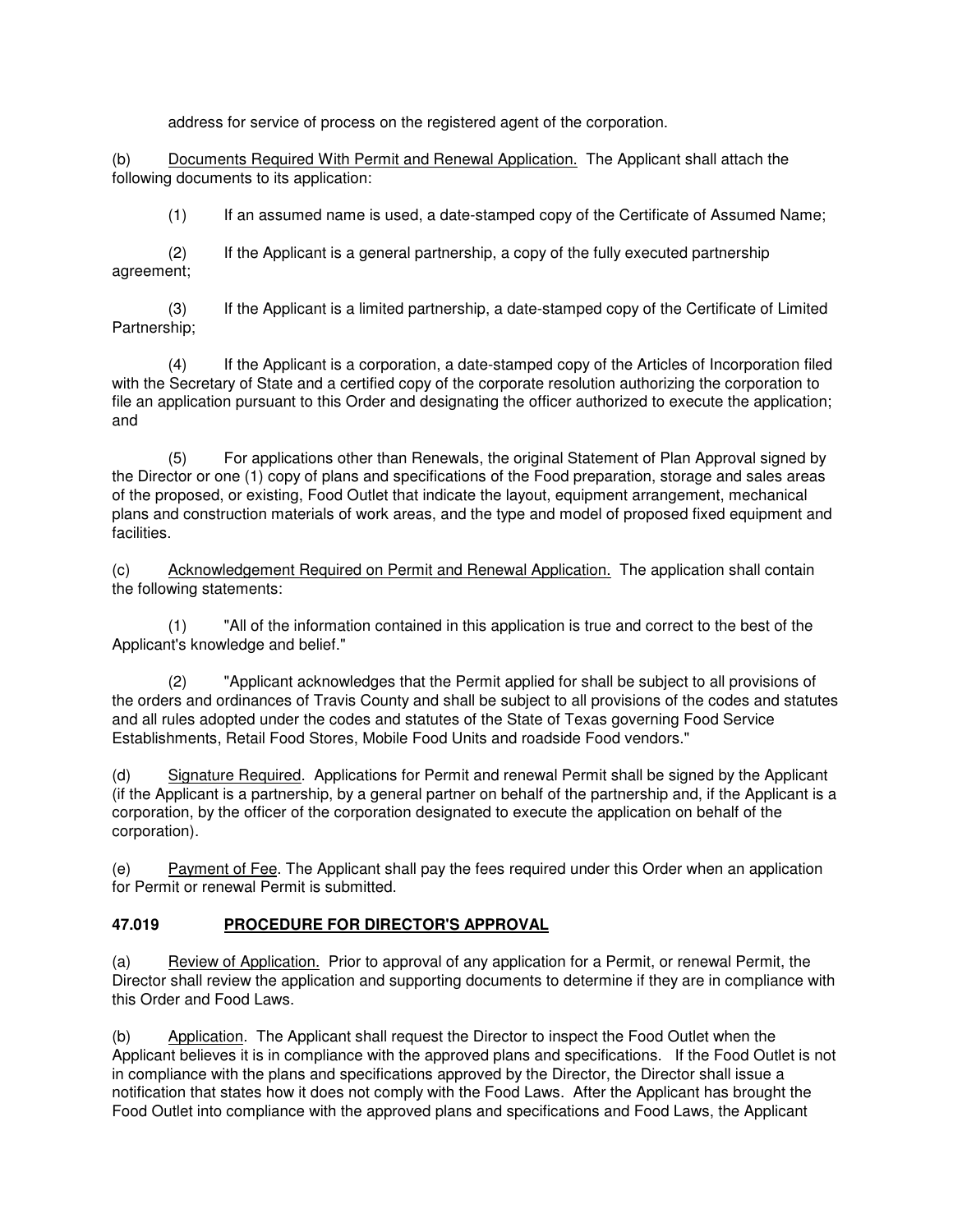shall request the Director to inspect the Food Outlet again.

(c) Request for Inspections. The Applicant shall request the Director to inspect the Food Outlet at least forty-eight (48) hours, excluding weekends and legal holidays, prior to the need for each inspection. Within seven (7) days after receipt of any request for inspection, the Director shall inspect the Food Outlet to determine whether it is in compliance with the plans and specifications approved by the Director and Food Laws.

(d) Approval of Permit. After review of the application and inspection of the Food Outlet, if the Food Outlet is in compliance with the plans and specifications approved by the Director, the Director shall approve the Permit within twenty-four (24) hours of the inspection at which the Director determines that the Food Outlet is in compliance.

(e) Denial of Permit.

 (1) Criteria. The Director may deny approval of any application for Permit for the following reasons:

A. the plans and specifications are not in compliance with Food Laws.

 B. the Food Outlet is not in compliance with the plans and specifications approved by the Director; or

 C. the Applicant has provided any information in the application which was not true and correct at the time that the application was submitted.

 (2) Notification of Denial. When one or more of the criteria for denial exist, the Director shall provide the Applicant with a written notification that the Permit is denied unless a written request for a hearing is received by the Director within ten (10) days after the notification is given. If no request for hearing is received by the Director within ten (10) days after the notification is given, the Permit is denied. If a request for hearing is received within ten (10) days after the notification of denial is given, a hearing will be held pursuant to Section 47.022 of this Order.

## **47.020 ISSUANCE OF PERMITS AND RENEWALS**

(a) Initial Permits. Initial Permits may be issued by the Director upon receipt of the prescribed fee and completed application only if the Food Outlet is in compliance with Food Laws.

(b) Issuance. Under the conditions established in this Order, within ten (10) days after approval, the Director shall issue Permits to Applicants whose applications have been approved. All Permits shall show the date of expiration.

(c) Renewal Permits. When a Permit has expired, or is about to expire, the Director shall renew the Permit within thirty (30) days after receipt of the prescribed fee and a completed renewal Permit application if the Food Outlet is in compliance with Food Laws, the Permit has never been revoked and is not suspended on the date of application.

# **47.021 SUSPENSION AND REVOCATION OF PERMIT**

(a) Suspension.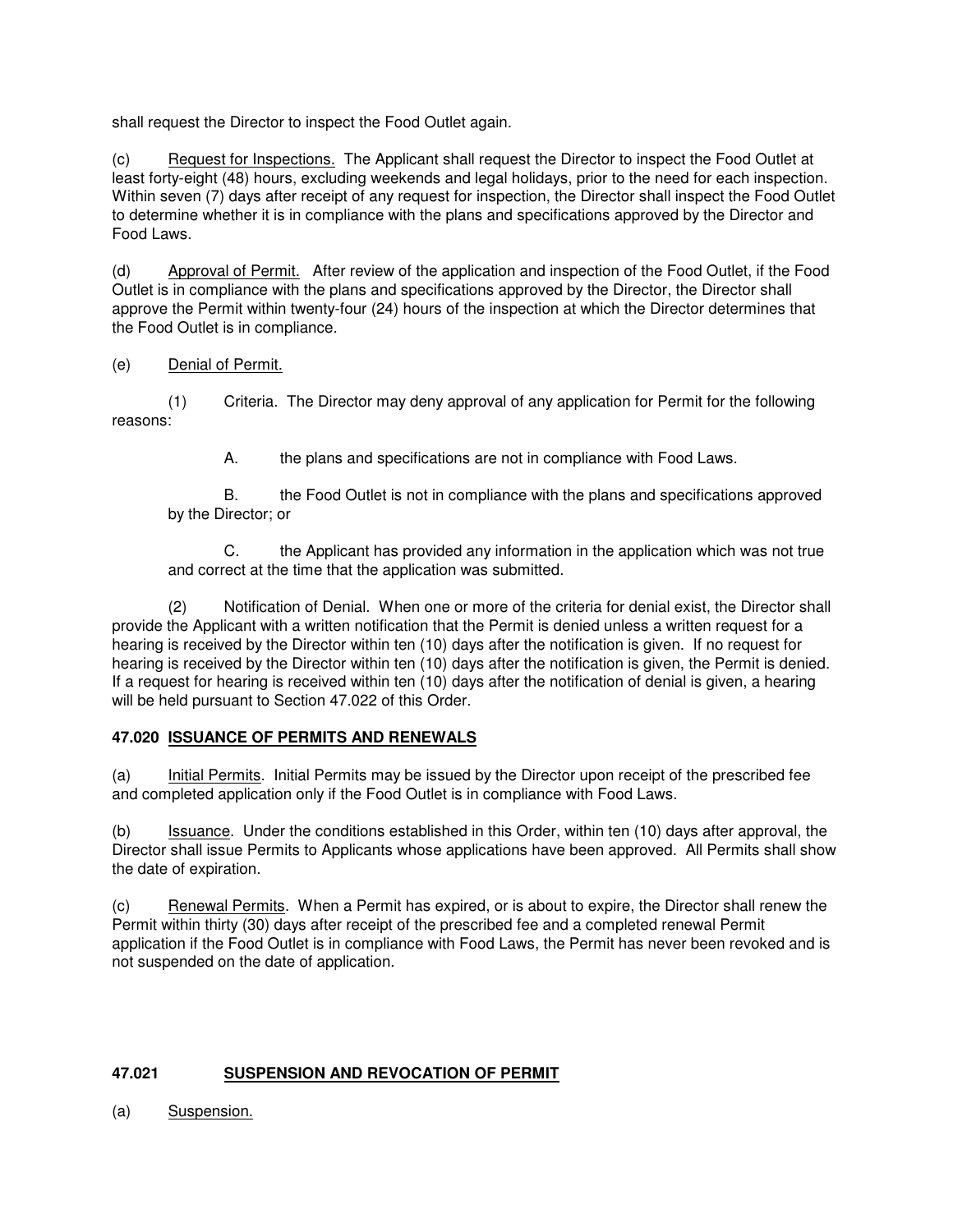(1) Criteria. The Director may suspend a Permit for the following reasons:

A. the Food Outlet is not in compliance with this Order or the Food Laws; or

 B. the Applicant has provided any information in the application which was not true and correct at the time that the application was submitted.

 (2) Notification of Suspension. When either of the criteria for suspension exists, the Director may send the Permittee a written notification that the Permit is suspended unless a written request for a hearing is received by the Director within ten (10) days after the notification is given. If no request for hearing is received by the Director within ten (10) days after the notification is given, the Permit is suspended until the Food Outlet is in compliance with this Order and the Food Laws. If a request for hearing is received by the Director within ten (10) days after the notification is given, a hearing will be held pursuant to Section 47.022 of this Order.

 (3) Effect of Suspension. A valid, subsisting Permit does not exist when a Permit has been suspended.

## (b) Revocation

 (1) Notification of Revocation. If the Permit of a Food Outlet has been suspended for more than thirty (30) days and the Food Outlet has not been brought into compliance with this Order and the Food Laws, the Director may send the Permittee a written notification that the Permit is revoked unless a written request for a hearing is received by the Director within ten (10) days after the notification is given. If no request for hearing is received by the Director within ten (10) days after the notification is given, the Permit shall be revoked and no valid or subsisting Permit shall exist for that Food Outlet. If a request for hearing is received within ten (10) days after the notification is given, a hearing will be held pursuant to Section 47.022 of this Order.

 (2) Effect of Revocation. A valid, subsisting Permit does not exist when a Permit has been denied or revoked. Any Applicant whose Permit has been denied or any Permittee whose Permit has been revoked may make a new application for a Permit pursuant to this Order.

# **47.022 HEARING ON DENIAL, SUSPENSION OR REVOCATION**

(a) Request for Hearing. If an Applicant or Permittee requests a hearing after a notification that a Permit is denied, suspended, or revoked, the Applicant or Permittee may have a hearing before the Health Authority. The Health Authority will set the time and place of the hearing as soon as practicable, but in any event no later than fifteen (15) days after receipt of the request for the hearing.

(b) Notification of Hearing. The Health Authority shall provide notice of the hearing to the Applicant or Permittee not less than ten (10) days before the hearing is scheduled unless the Applicant or Permittee submits a sworn request for earlier hearing that acknowledges his/her right to ten (10) days notice under this Order and expressly waives that right.

(c) Hearing Procedures. Hearings held pursuant to this Order shall be held in compliance with this Section 47.022.

(d) Decision of Hearing. Based on the evidence and arguments presented, the Health Authority shall decide whether to sustain, modify or rescind the denial, suspension or revocation of the Permit. Within ten (10) days after the hearing is concluded, the Health Authority shall provide the Applicant or Permittee and the Director with a written decision that states the basis on which the decision was made, the decision